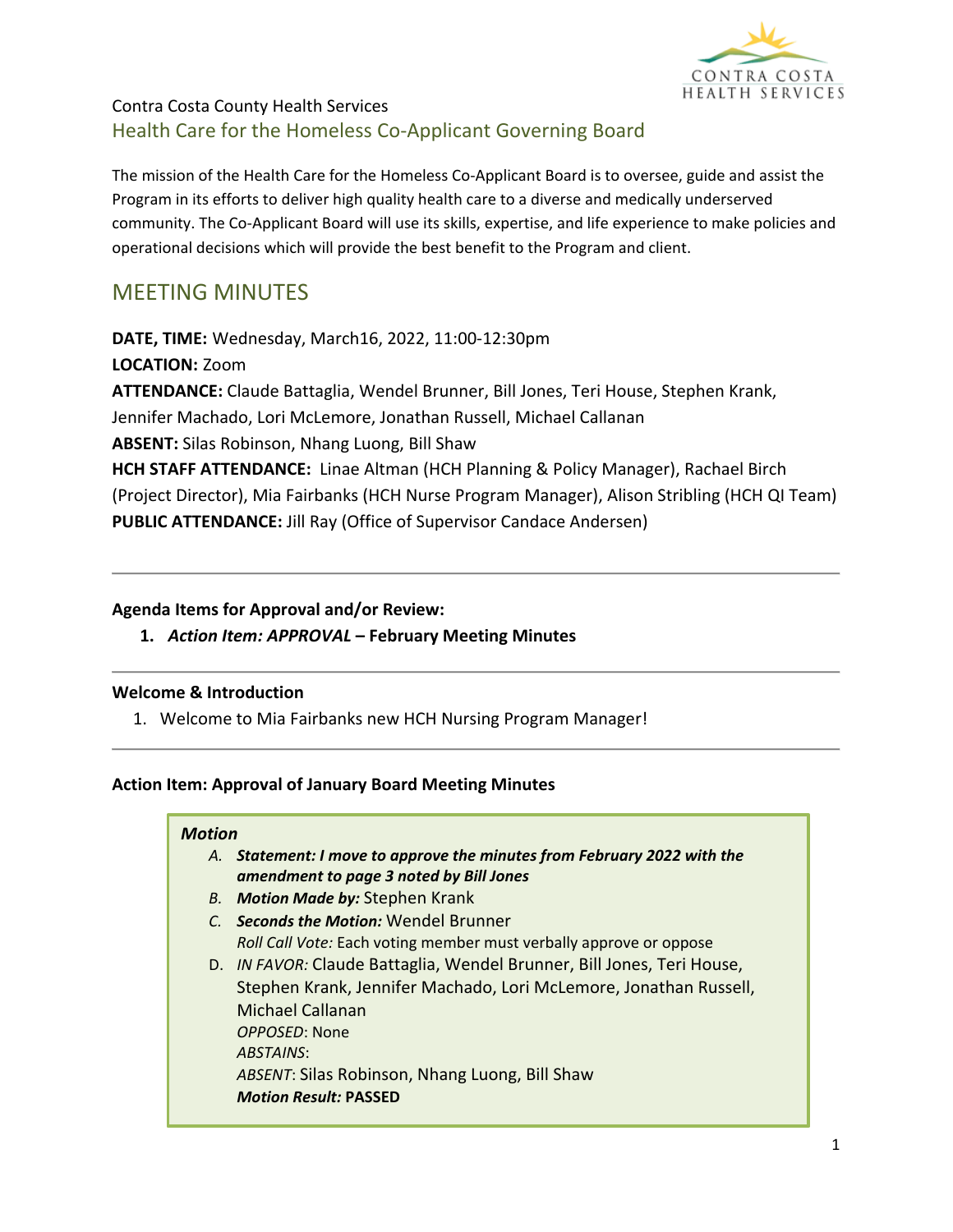

### *Standing Item:* **HCH Services Update**

(Mia Fairbanks, HCH Management)

- 1. COVID Update
	- a. Continuing to operate 1 hotel site in Richmond, tentatively scheduled to close in June
	- b. H3 is working with all impacted clients to determine housing/shelter placement following closure
- 2. Wellness Center at Delta Landing
	- a. Officially open!
	- b. HCH team held open house prior to formally opening services
	- c. Service schedule
		- I. Nurse and CHW team onsite 5 days/week
		- II. Mental Health team onsite 4 days/week
		- III. Provider onsite 2 days/week
		- IV. Dental Van onsite every Tuesday
		- V. Continuing to monitor patient volume and determine if additional provider time is needed
	- d. Overall, very happy with the space and excited to grow the services
	- e. At this time all onsite services are limited to Delta Landing residents
- 3. Monument Corridor
	- a. Looking to establish new clinic or additional outreach in this area to fill service gap
	- b. Coordinating with Monitor Crisis Center on potential location in their parking lot
	- c. Board Member offered additional Homeless Coordinator contact who may be able to support in identifying service options

#### *Question from the Board:*

- 1. Can you tell us about the demand for dental services among patients?
	- a. This is a new service we just introduced at Delta Landing so anticipate demand to increase as awareness increases
	- b. Know from our providers dental services are a top need
	- c. The Dental Van also travels to Bay Area Rescue Mission and this clinic is open to all homeless patients
	- d. Dental Team at Public Health also has specific services for school age youth populations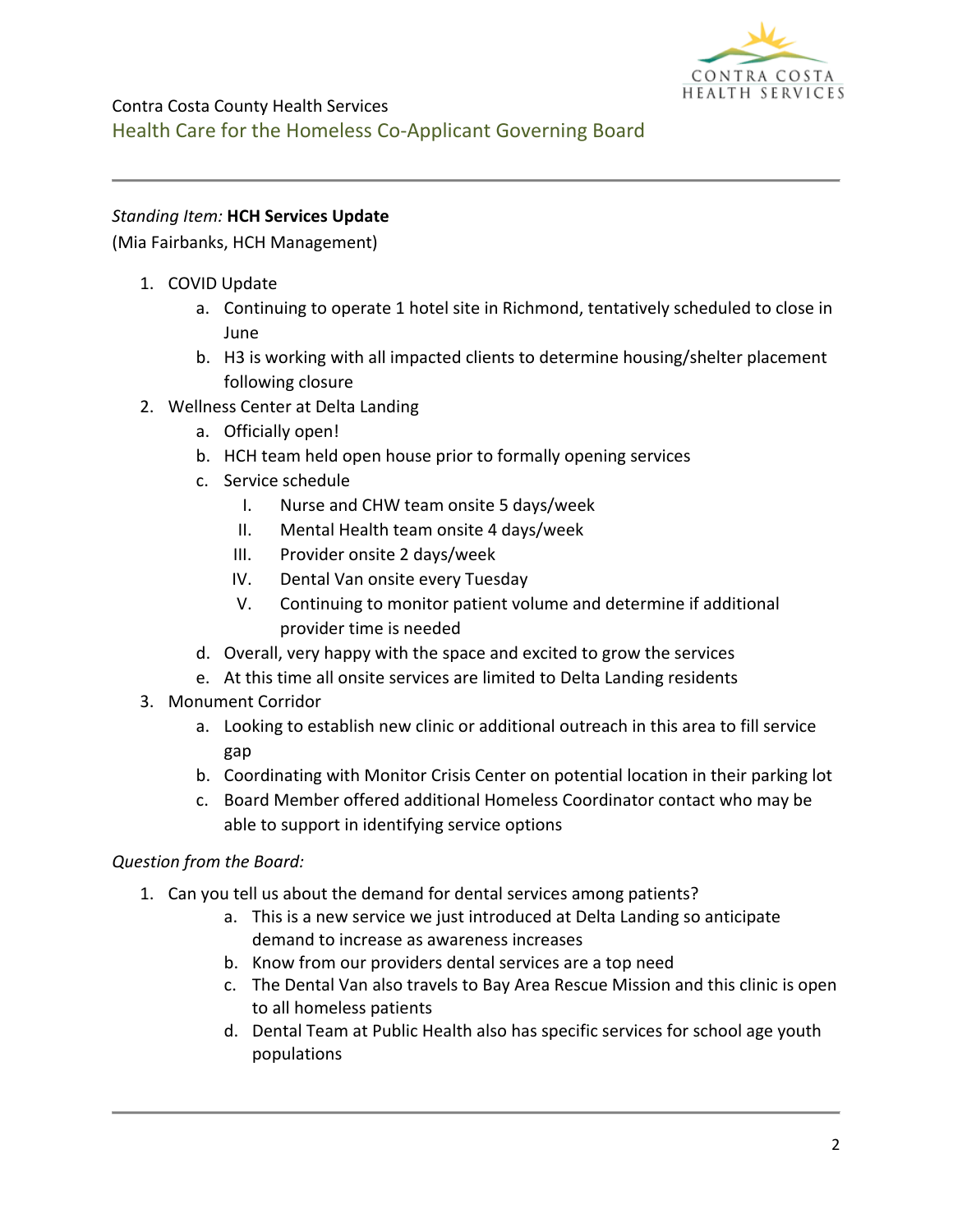

# Contra Costa County Health Services Health Care for the Homeless Co-Applicant Governing Board

# *Action Item:* **Project Director Update**

(Rachael Birch, Project Director)

- 1. Community Needs Survey Committee Update
	- a. HCH Team will send out doodle poll in the next week to identify meeting time
	- b. HCH Team is working on collecting community surveys used by other groups to help inform a future draft
	- c. If Board Members have related survey tools from their organizations, please send to Linae and Gabby
- 2. COVID-19 Test Kits and Mask Interest
	- a. Continuing to receive these items from HRSA
	- b. If you have groups in need of these supplies please reach out to Linae and Rachael to facilitate distribution

# *Standing Item:* **Quality Improvement**

(Gabriella Quintana, HCH QI Team)

- 1. UDS Submission Review
	- a. Slide deck reviewed including patient demographics, visits, costs, quality of care measures, and questions from the UDS reviewer
	- b. Overall we are reporting improvements compared to 2020 but not yet reaching pre-pandemic productivity levels
	- c. Initial submission completed 2/15,
	- d. On 3/14 HCH team received update that report was officially accepted and closed as complete
- 2. Medi-Cal Redetermination
	- a. Annual re-application process has been suspended since 2020 under Public Health Emergency Order
	- b. Anticipate this suspension will be lifted and clients will again need to complete required application in order to maintain coverage
	- c. Will be a focus for the program and the health system to prevent lapses
	- d. Particularly challenging for our homeless patients who may not have reliable access to mail to receive the packets
	- e. Public Health has been partnering with our social service division to hire eligibility workers to support clients in completing redetermination paperwork

*Question from the Board:*

1. How Can CBOs help with this outreach?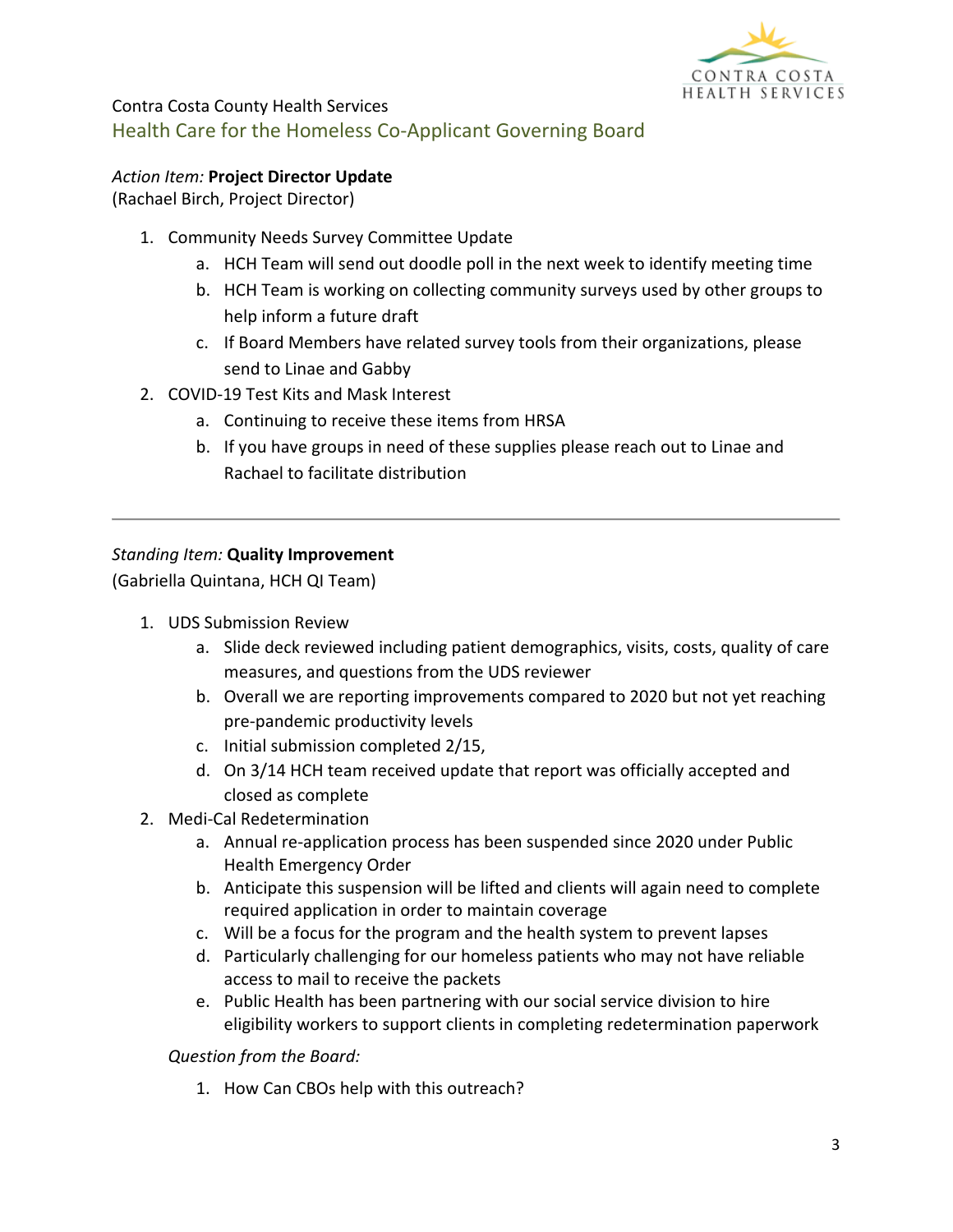

Contra Costa County Health Services

# Health Care for the Homeless Co-Applicant Governing Board

- a. Awareness is key. Many patients don't understand what is required, what to look for, or where to seek help.
- b. HCH team to put together resource materials that have been used by PH teams in the past
- c. Linae to add additional item to next months board agenda to continue this discussion
- 2. Does this impact the homeless population less than other populations because of HCH ability to provide services regardless of coverage?
	- a. While HCH can provide services regardless of coverage, a Medi-Cal lapse may disrupt other aspects of a patient's care
	- b. If patient seeks care as other CCHS site and does not identify as homeless they be turned away or receive a bill

### *Standing Item:* **Community Updates**

- 1. Hiring Update
	- a. Looking to fill 3 Mental Health Clinician positions to support with outreach services
		- i. Job posting is open and available on county website
	- b. Recently hired HCH Nurse to focus on outreach and case management services for the unsheltered population
- 2. HCH Team working to update credentialing and privileging policy based on HRSA Site visit feedback
	- a. Completed draft has been approved by HRSA
	- b. Required annual fitness for duty form needed to be approved by all unions, currently in progress
	- c. Will be an additional form completed by the hiring manager
- 3. Resuming in person meetings
	- a. Open discussion on if HCH Board should resume meeting in person or continue via zoom
	- b. Proposal and support for quarterly in person meetings, coupled with a tour/training, etc.
	- c. Will allow for continued flexibility of zoom while still promoting in-person collaboration
	- d. Reminder that all board meetings and locations will need to be listed on HCH website to ensure public have the opportunity to join
	- e. Contra Costa Board of Supervisors has formally supported hybrid options for advisory bodies
	- f. Support for scheduling first in person meeting in May or June, coupled with Tour of Delta Landing
		- i. Meeting space may be available at St. Vincent DePaul